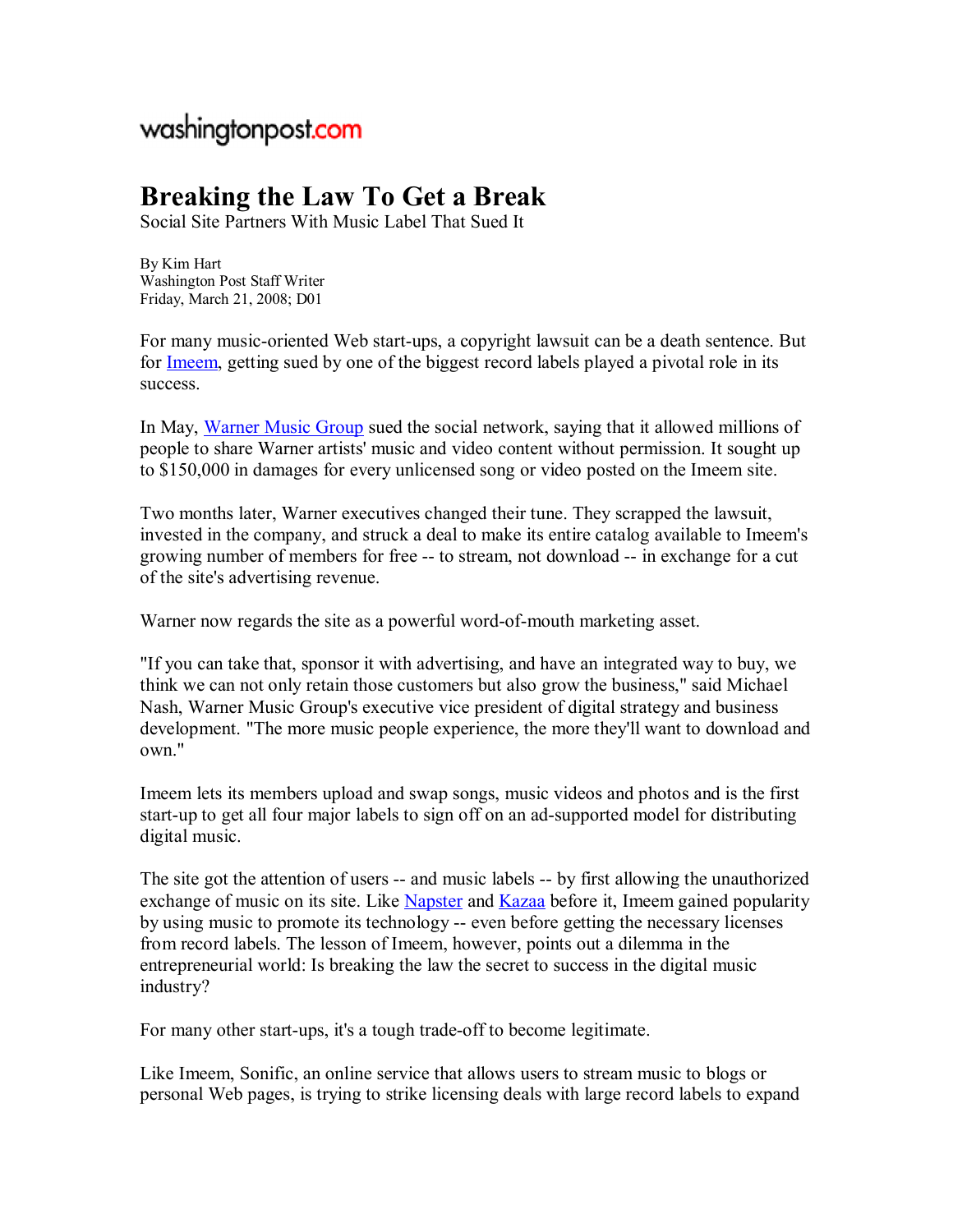its music library, which now has about 250,000 tracks from smaller, independent labels. But Gerd Leonhard, the site's founder, said it cannot get the interest of labels because of its relatively small pool of 100,000 users.

"Our major hurdle is that we're trying to do it legally," he said. "You're either forced to use the music without the proper permission or you just don't get your audience."

David Pakman, chief executive of eMusic, a competitor to Apple's iTunes, said his decade-old company has licenses only with independent labels because getting the attention of the major studios has been difficult.

"Companies that are most often rewarded with licenses are the ones that got big on illegal actions," he said. "It's hard to advise entrepreneurs to follow the law because it's unlikely they'll get off the ground."

In 2000, Universal Music Group sued Mp3.com, one of the first music-sharing Web sites, for copyright infringement. A few months later, the label acquired the start-up. The site's founder, Michael Robertson, now has a new service called Mp3Tunes.com that stores music files online and is facing another major lawsuit from EMI Group.

The Web in general has given consumers more unfettered access to digital music at the labels' expense. Sales of digital tracks from services such as iTunes and Amazon continue to climb -- up 45 percent last year from 2006, according to Nielsen SoundScan. Record labels have not been able to recoup the slide of CD sales, which are down 15 percent from 2006.

Therefore, major record labels now seem more willing to cooperate with social networks and other Web sites to distribute their music, said Forrester Research analyst James McQuivey.

"Now that labels are bleeding cash, it's easy to go from threat to opportunity," he said. "Imeem built a business that music labels just couldn't resist participating in."

Labels warmed to Imeem's technology in part because it also lets them track which artists and songs are most popular -- which are being discussed on members' profiles and shared on their playlists. Ads are shown on the page as members listen to music, and the site is experimenting with sprinkling short audio ads between songs.

Imeem members can upload and share their own versions of songs as well as tap into the playlists of other members. But they can't download and own a track without paying a fee to online vendors such as iTunes. Before striking deals with the major labels, the company started using software from Snocap, which was created by Napster's founder, to filter out the tracks with copyright restrictions.

"A social media network is not just about having media on the site," said Imeem chief executive Dalton Caldwell, 28, who founded the San-Francisco-based start-up in 2006.